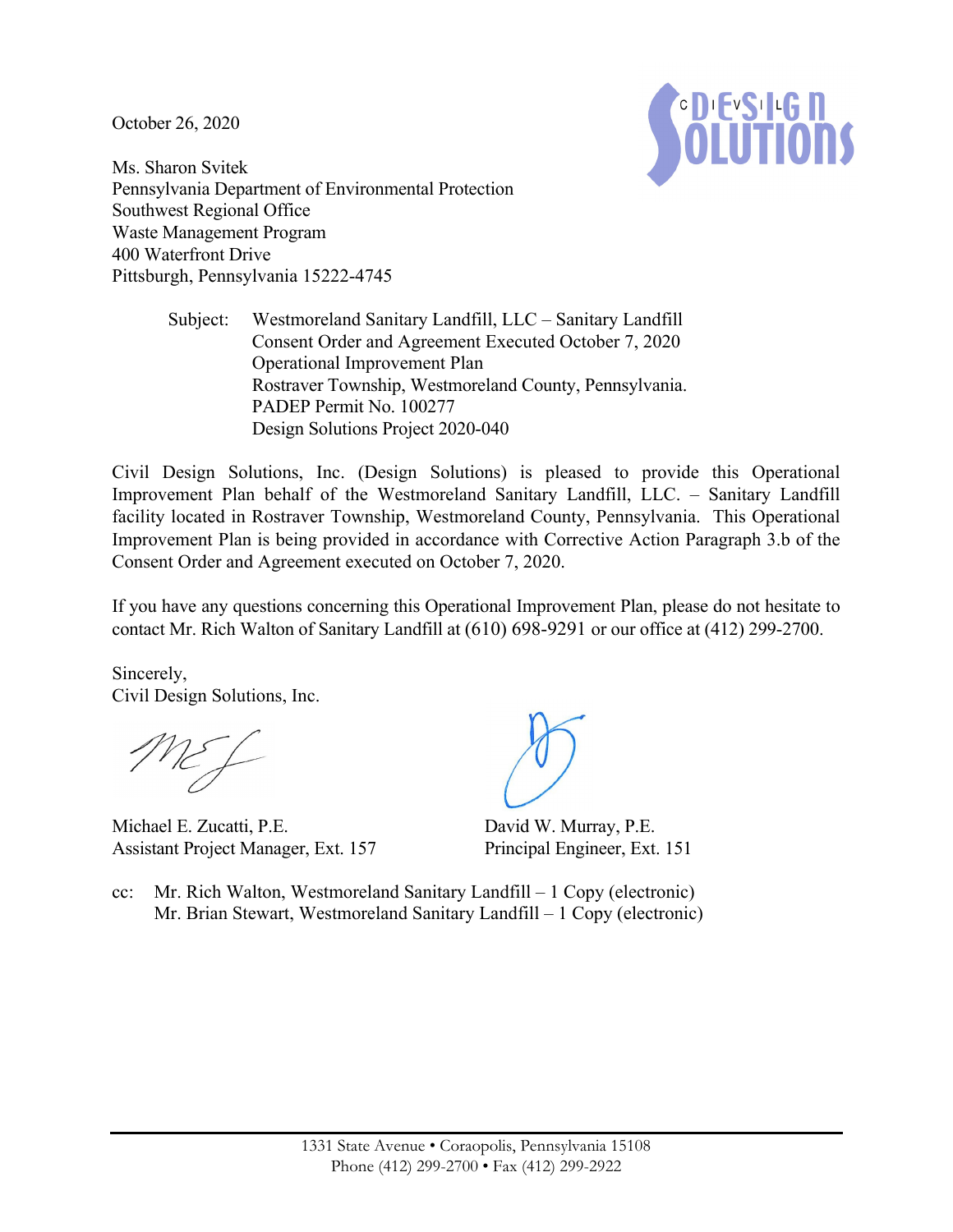This Operational Improvement Plan has been prepared for the Westmoreland Sanitary Landfill (WSL) as required by Corrective Action Paragraph 3.b of the Consent Order and Agreement (COA) executed October 7, 2020. The following sections present a description of actions and procedures to be performed by the facility to minimize the risk of future violations associated with daily operations.

## **Daily Cover Application**

WSL will assign a responsible official for ensuring the daily operational items presented on the Daily Activity Report have been completed. Specifically, the responsible official will verify that daily cover has been placed in accordance with 25 Pa. Code Section 273.232 and the facility's Form 14. In addition, site personnel will periodically take date / time stamped photographs of the completed daily cover placement for internal tracking and an additional level of verification.

An updated Form 14 is currently being prepared as required by Corrective Action Paragraph 3.h of the Consent Order and Agreement (COA) executed October 7, 2020. The updated Form 14 will be submitted to the Department for review and approval on or before November 6, 2020 and will include a Daily Activity Report log that will be used by the facility to track daily operations. Following approval of the Form 14, the facility will begin completing the proposed Daily Activity Reports form or utilize a similar equivalent form.

## **Off-site Tracking of Dirt, Mud and Waste**

The wheel wash, paved roads and unpaved roads will be inspected on a daily basis to reduce the potential for offsite tracking of dirt of mud. WSL will assign a responsible official for ensuring these items which are presented on the Daily Activity Report have been completed. Should the roads or wheel wash require maintenance, the responsible official will notify the Operations Manager or another official in a supervisory role. Additionally, the facility may employ their street sweeper or onsite water truck (or similar) with pressurized water applications to address excessive build up of dirt and mud on the site roads to minimize offsite tracking potential.

Further, the Responsible Official will also complete a Weekly Inspection Report that will include the access road, truck wash, E&S controls, leachate storage facilities and general site conditions. This weekly inspection will provide an additional level of review of the facilities components to further minimize offsite tracking potential. The Daily Activity Report and Weekly Inspection Report are discussed further under the Daily Operation Records section of this Plan.

## **Daily Operation Records**

WSL will complete daily operational records in accordance with 25 Pa. Code Section 273.311 and copies of the records will be kept and maintained in the scale house for a